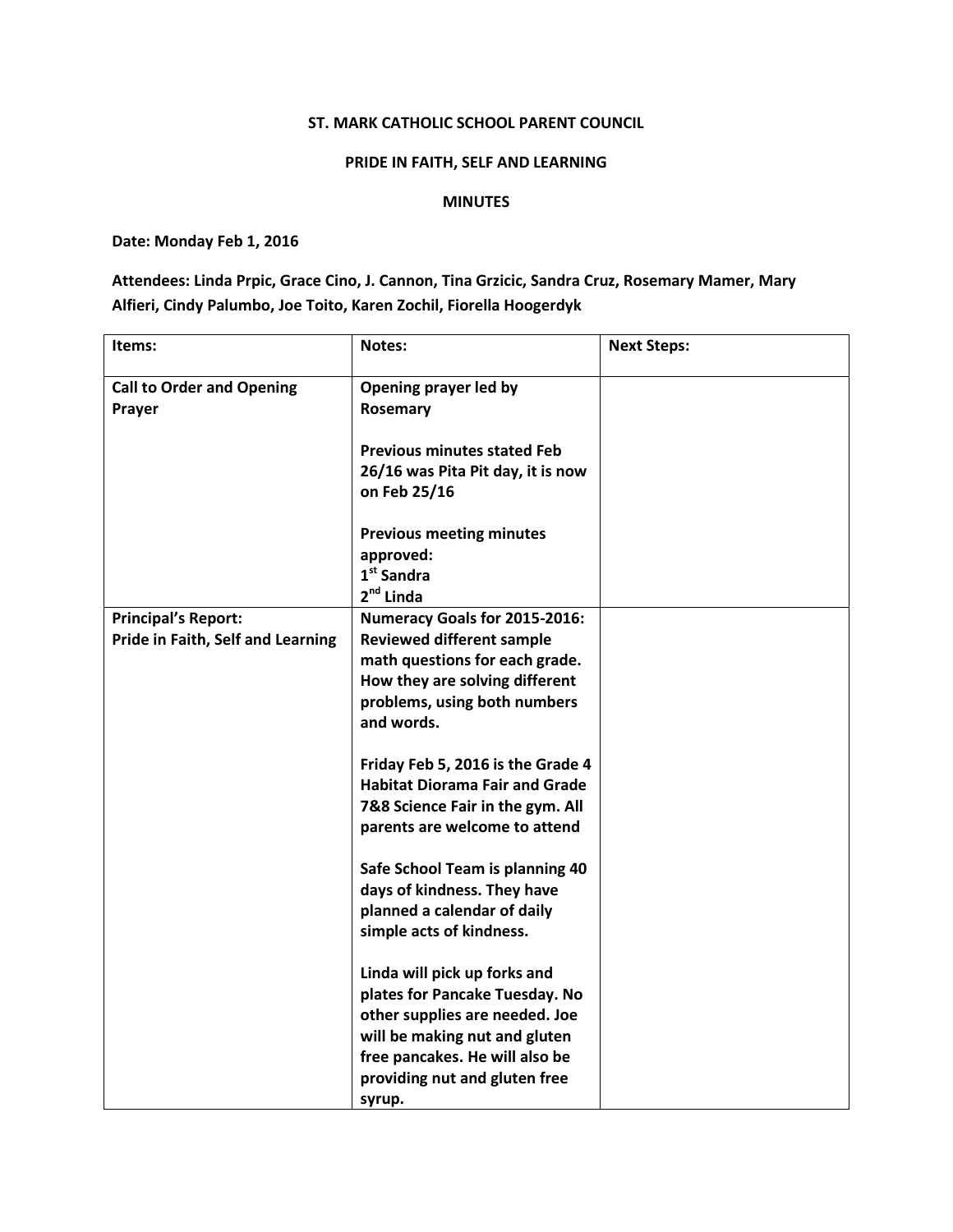| <b>Financial Report</b> | Currently have \$51.39 in our                                           |  |
|-------------------------|-------------------------------------------------------------------------|--|
|                         | account                                                                 |  |
|                         |                                                                         |  |
|                         | <b>Received the \$500 Parent</b>                                        |  |
|                         | <b>Involvement Grant. Some of it</b>                                    |  |
|                         | was put towards family night                                            |  |
|                         | and we currently have \$83.02                                           |  |
|                         | remaining.                                                              |  |
| <b>Parish Report</b>    | Tax receipts for donations of                                           |  |
|                         | \$50 or more were mailed out in                                         |  |
|                         | the beginning of Feb. Any                                               |  |
|                         | donations for less can be picked                                        |  |
|                         | up at the Parish Office                                                 |  |
|                         |                                                                         |  |
|                         | Ash Wednesday is February 10                                            |  |
|                         |                                                                         |  |
|                         | <b>Stations of the Cross will be</b>                                    |  |
|                         | celebrated on Fridays at 7:30pm                                         |  |
|                         | during Lent.                                                            |  |
|                         |                                                                         |  |
|                         | <b>Confirmation enrollment will be</b>                                  |  |
|                         | held the weekend of Feb 20 <sup>th</sup>                                |  |
|                         | and 21 <sup>st</sup> . Candidates for                                   |  |
|                         | Confirmation may attend any of                                          |  |
|                         | the four weekend masses.                                                |  |
| <b>Business</b>         | Fiorella brought forth the topic                                        |  |
|                         | of Edsby. It is currently being                                         |  |
|                         | used in Halton. HWCDSB is                                               |  |
|                         | currently using a similar                                               |  |
|                         | program. The Learning                                                   |  |
|                         | <b>Management System. 3</b>                                             |  |
|                         | teachers will begin using it with                                       |  |
|                         | their students. We reviewed                                             |  |
|                         |                                                                         |  |
|                         | Mrs. Grzicic's class page. These<br>3 teachers will be trained on       |  |
|                         |                                                                         |  |
|                         | how to use it on March 1.                                               |  |
|                         | We will need volunteers for                                             |  |
|                         | pizza days Feb 5 <sup>th</sup> and 19 <sup>th</sup> to                  |  |
|                         | hand out pizza at 1pm.                                                  |  |
|                         |                                                                         |  |
|                         |                                                                         |  |
|                         | Council will be looking at an end<br>of year event. The details will be |  |
|                         |                                                                         |  |
|                         | discussed further at April                                              |  |
|                         | meeting.                                                                |  |
| Adjournment             | <b>Motion to Close:</b><br>$1st$ Joe                                    |  |
|                         |                                                                         |  |
|                         | $2^{nd}$ Linda                                                          |  |